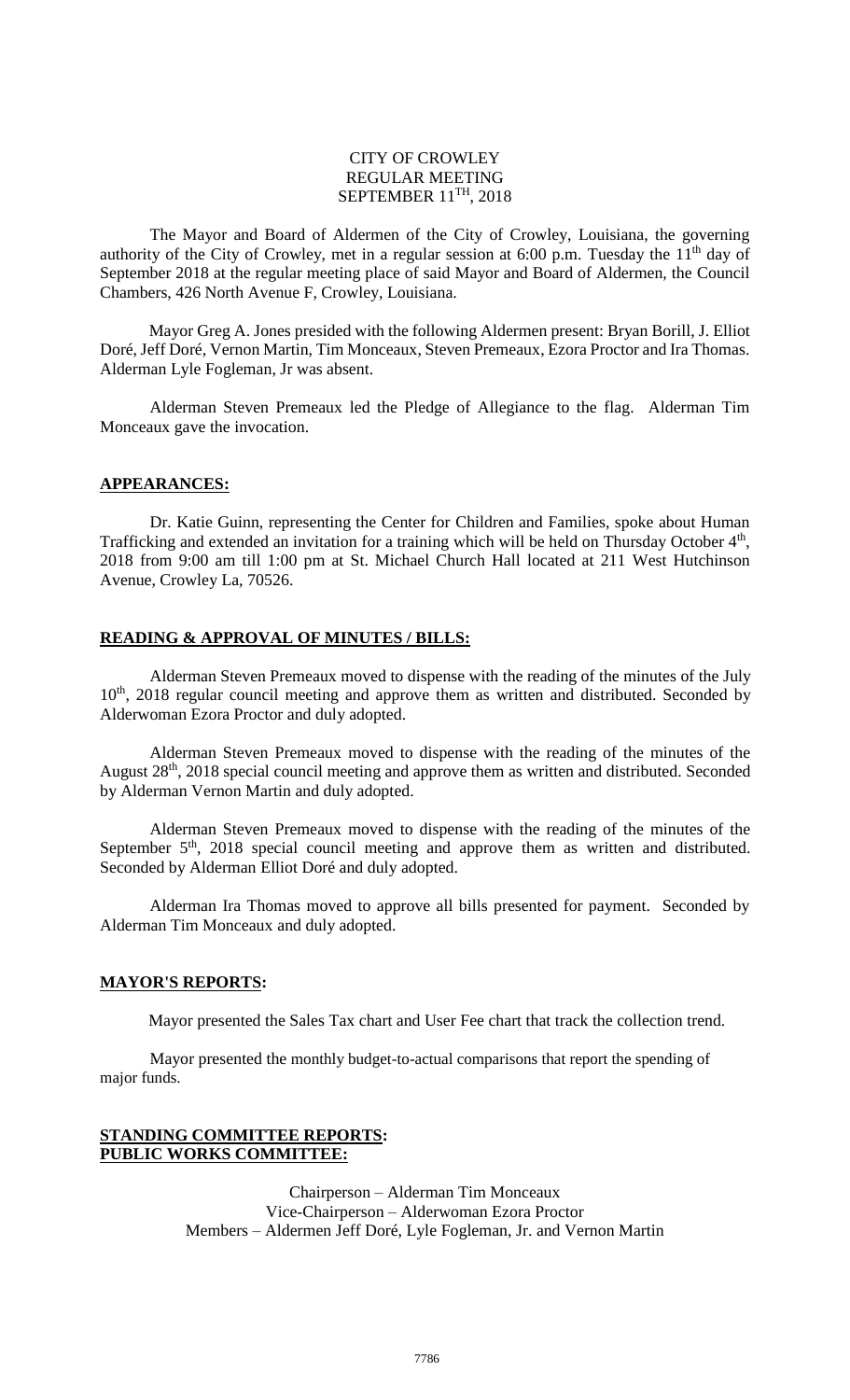A motion was offered by Alderman Tim Monceaux and seconded by Alderwoman Ezora Proctor to authorize the Mayor to enter into an intergovernmental agreement with United States Geological Survey or its governing authority to install a permanent and continuously reporting bayou stage gaging station on Bayou Plaquemine Brule at the LA Hwy 13 bridge, or the most suitable location, which will provide for the development of all necessary hydrologic and hydraulic modeling required to forecast and publicly report such predicted stages and to make such forecast, predictions, and reports available to the general public on the internet at all times through the National Weather Service's Advanced Hydrologic Prediction Services, or equivalent and to authorized the Mayor to enter into an intergovernmental agreement with the Acadia Parish Police Jury and the Town of Church Point to gain some level of cost participation. Motion carried.

A motion to authorize the Mayor to enter into an intergovernmental agreement with DOTD and/or Trac-Work for the removal of the three spurs on Parkerson Avenue between Mill Street and the BSNF mainline track with the City contributing a lump sum of \$10,000 to the project was made by Alderman Tim Monceaux and seconded by Alderman Jeff Doré. Motion carried.

# **PUBLIC SAFETY COMMITTEE:**

Chairperson – Alderman Lyle Fogleman, Jr. Vice-Chairperson – Alderman Bryan Borill Members – Aldermen Vernon Martin, Tim Monceaux and Steven Premeaux

A motion to un-retire Uzi the K-9 due to his handler being rehired with the City of Crowley was made by Alderman Bryan Borill and seconded by Alderman Vernon Martin. Motion Carried.

A motion was made by Alderman Bryan Borill and seconded by Alderman Elliot Doré to reassign Officer Rashawn Washington and replace with David Taylor in the emergency slot held for the Police Department. Motion Carried.

A motion to approve a new beer and liquor permit was made by Alderman Bryan Borill and seconded by Jeff Doré.

200 Fairway Dr. Ste. D Motion Carried.

Guangrong Zou 2018 Class A Retail Outlet Beer Permit Dba Mr. C's Landing 2018 Class A Retail Outlet Liquor Permit

### **INSURANCE & PERSONNEL COMMITTEE:**

Chairperson – Alderwoman Ezora Proctor Vice-Chairperson – Alderman Jeff Doré Members – Aldermen Bryan Borill, Vernon Martin, and Ira Thomas

A motion was offered by Alderwoman Ezora Proctor and seconded by Alderman Jeff Doré to amend the policy and procedures to add the following items:

All department head time will be paid on a pay period basis. Street, Public Building  $\&$ Drainage, Utility and Recreation will be based on 80 hours pay period. General  $\&$ Administration, Fire and Code Enforcement will be based on a 70 hour pay period.

Capital assets, which include property, plant, equipment, and infrastructure assets, are reported in the applicable governmental or business-type activities columns in the government-wide or financial statements. Capital assets are capitalized at historical cost or estimated cost if historical is not available. Donated assets are recorded as capital assets at their estimated fair market value at the date of donation. The City maintains a threshold level of \$2,500 or more for capitalizing capital assets. Motion Carried.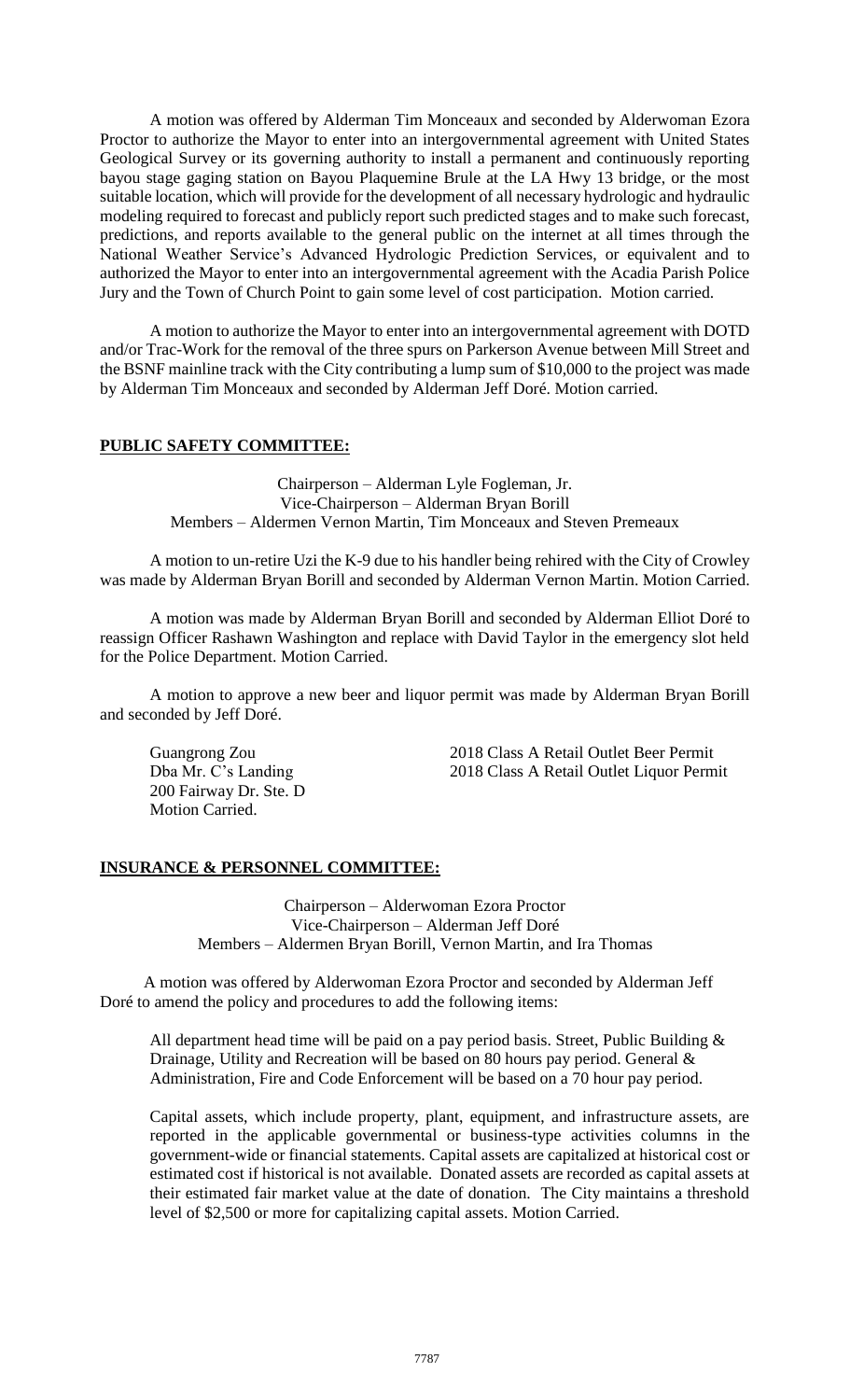# **RECREATION COMMITTEE:**

Chairperson – Alderman Steven Premeaux Vice-Chairperson – Alderman J. Elliot Doré Members – Aldermen Lyle Fogleman, Jr., Tim Monceaux and Ezora Proctor

A motion was offered by Alderman Steven Premeaux seconded by Tim Monceaux to co-sponsor the Girl Scouts Registration to be held on September 19th, 2018. Motion Carried.

A motion was offered by Alderman Steven Premeaux seconded by Alderman Tim Monceaux to co-sponsor the Golden Age Club Queen's ball scheduled for October 17<sup>th</sup>, 2018. Motion Carried.

### **RESOLUTIONS:**

The following resolution was offered by Alderman Vernon Martin and seconded by Alderman Elliot Doré, and duly resolved and adopted.

> A RESOLUTION AUTHORIZING AND DIRECTING THE MAYOR TO SUBMIT FOR AND ON BEHALF OF THE CITY OF CROWLEY, AN APPLICATION TO THE FISCAL YEAR 2018 - 2019 LOUISIANA OFFICE OF COMMUNITY DEVELOPMENT'S LOCAL GOVERNMENT ASSISTANCE PROGRAM, PERTAINING TO THE WASTEWATER SYSTEM IMPROVEMENTS.

WHEREAS, the City of Crowley wishes to submit an application to the Fiscal Year 2018 - 2019 Office of Community Development's Local Government Assistance Program; and

WHEREAS, the City has determined that providing upgrades to the wastewater system to address flowing monitoring from key pump stations, rain gauges to prepare for wet weather flows and other system improvements; and

WHEREAS, the Mayor and Board of Aldermen agree that these improvements will maximize and extend the use of the wastewater system for many additional years to the community.

NOW, THEREFORE, BE IT RESOLVED by the City of Crowley that the Mayor of said City be, and he is hereby empowered, authorized and directed to prepare and submit to the Office of Community Development's Local Government Assistance Program for and on behalf of the City of Crowley a Grant Application Fiscal Year 2018 - 2019 for Improvements to the Wastewater System,

and to execute same on behalf of the City of Crowley and by his signature to enter into any and all contractual obligations on behalf of the City of Crowley under this program.

THUS DONE, SIGNED AND ADOPTED in special session duly convened on the 11<sup>th</sup> day of September 2018, in Crowley, Acadia Parish, Louisiana.

GREG A. JONES, Mayor

\_\_\_\_\_\_\_\_\_\_\_\_\_\_\_\_\_\_\_\_\_\_\_\_\_\_\_\_\_\_\_

ATTEST:

\_\_\_\_\_\_\_\_\_\_\_\_\_\_\_\_\_\_\_\_\_\_\_\_\_\_ ERIN S. CRADEUR, City Clerk